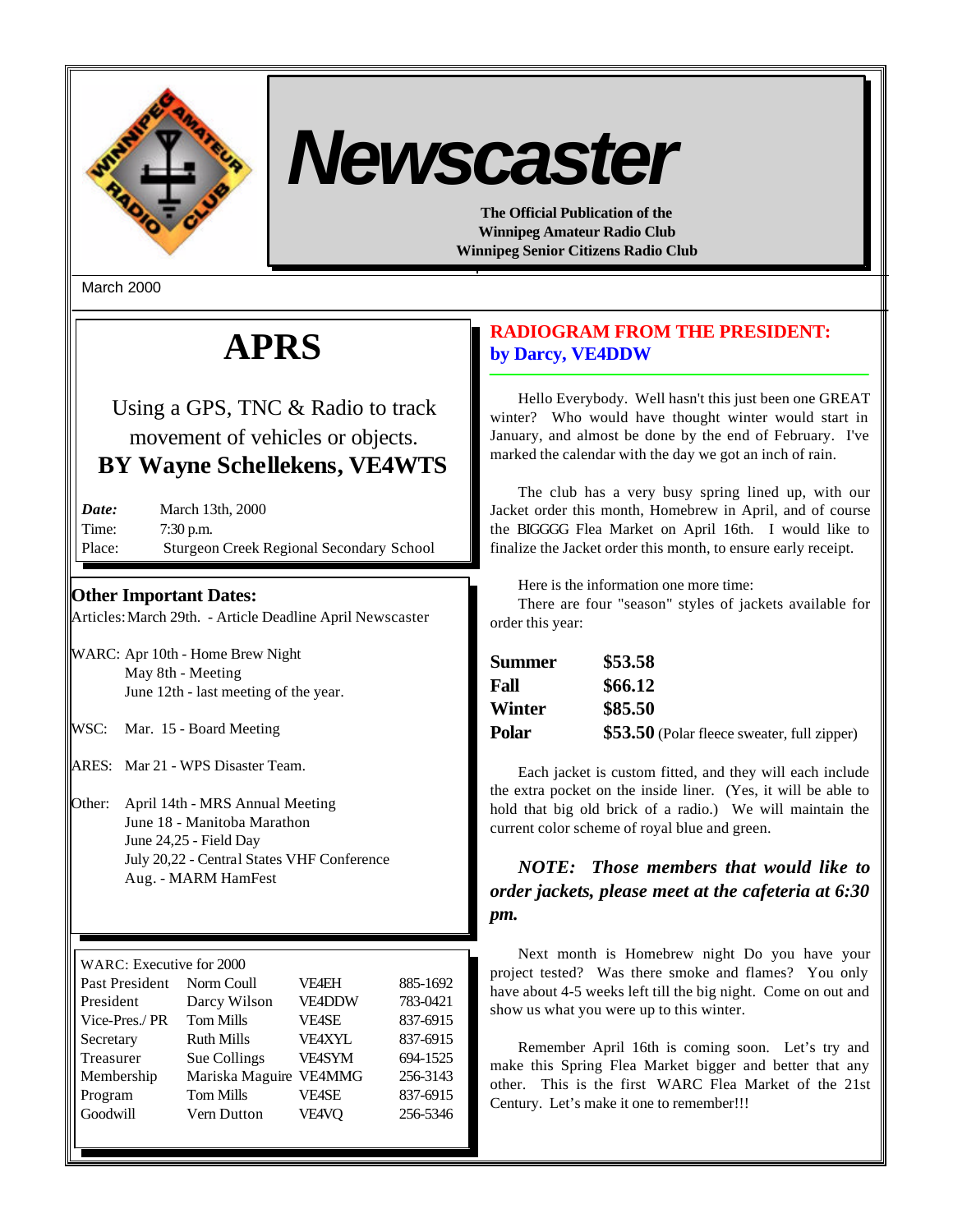# **NEWS from the Winnipeg Seniors' Radio Club by Gil Frederick, VE4AG**

Our newsletter "Sparks", a big 18-page issue containing the Annual General Meeting Minutes, Committee Reports, messages from the Executive, membership list, and much more, is now being distributed to the membership by various means. Board members and Duty Officers will find their copies in the mail slots at the Club. The latest issue of "Blips 'n' Blurbs' is also ready for pickup at the Club, and will be distributed at the upcoming Monthly Breakfast. This breakfast is being held on Thursday, March 9th, at the Garden City Inn, McPhillips at Jefferson. The attendance continues to grow (must be that draw for a free breakfast, George!), so let's keep up that trend. Time is 9:00 a.m. Further info by phoning 233-3122.

Our next Board meeting will be held on Wednesday, March 15, beginning at 9:30 a.m., with George, VE4GOM in the chair. Ed, VE4YU is still having a great time as a Portable XE1, and daily is working local stations, especially Adam, VE4SN. You will find Ed on 14.140 at 9 a.m. - usually going to 21.200. He'll be back around the end of the month.

The Club, operating as CIW510, with Gil, VE4AG and Bob, VE4RJH, took an active part in the C.F.A.R.S. February 29th 'Leaping Lizards' exercise, being Net Control for one hour during the morning. The Leap Year rollover didn't seem



to cause any computer problems respecting our responsibilities - so the Net, beginning at 1400Z on Feb. 29 and ending 0600Z on March 1 was used for check ins, traffic and general chatter. Gil, VE4AG, as CIW506, was also active as a Net Control station at his QTH.

Girl Guides filled our Clubrooms during G.O.T.A. on Saturday, Feb. 19 and Sunday, Feb. 20, where about 100 in number over the 2 days took part in communications with other Guides across the country and overseas. The station call used was VE4GGC, licensed for use at our location. Our Club is pleased to have such involvement with Youth in ham radio programs such as G.O.T.A. and J.O.T.A. (Scouts). 73.

# **MINUTES for W.A.R.C. February 14th, 2000 Submitted by Ruth, VE4XYL**

A hearty thank you to John VE4JNF who restored life in our tired old PA and it works quite well.

Darcy VE4DDW welcomed all who showed up, 52 in all along with 8 guests, introductions followed.

#### *MINUTES*

After having been reminded by Darcy VE4DDW that his right surname is Wilson not Williams, it was moved by Dick VE4HK and seconded by Ted VE4VID that the minutes be accepted as printed in the newscaster. Tom VE4SE explained about the mix up in Darcy's name, he said not only is he an amateur radio operator but also an amateur typist.

#### *MARCH PROGRAM*

Wayne VE4WTS will give a presentation on GPS and vehicle tracking.

#### *CORRESPONDENCE*

A letter from Jeff VE4MBQ on behalf of ARES thanking WARC for the use of the WARC HF and VHF equipment on December 31, 1999 to January 2, 2000

#### *BUDGET*

Susan VE4SYM presented a brief report to the membership explaining some of what it costs us to run our club annually.

#### *TREASURERS REPORT*

Susan VE4SYM reported the bank balance as of January 3, 2000 is \$4344.95

#### *RAC*

Adam VE4SN reported in Rick's absence that there is talk that RAC's plan is to drop the 12 wpm code in Canada and change it to basic plus 5 WPM to be allowed full access to HF privileges. There are pros and cons on this subject and many comments were discussed.

#### *ARES*

Jeff VE4MBQ reported on a very successful Festival du Voyageur sled dog races exercise for ARES on February 12th and 13th. A special thanks to Yori VE4ACX for the use of his repeater VE4TWO.

*NEW BUSINESS*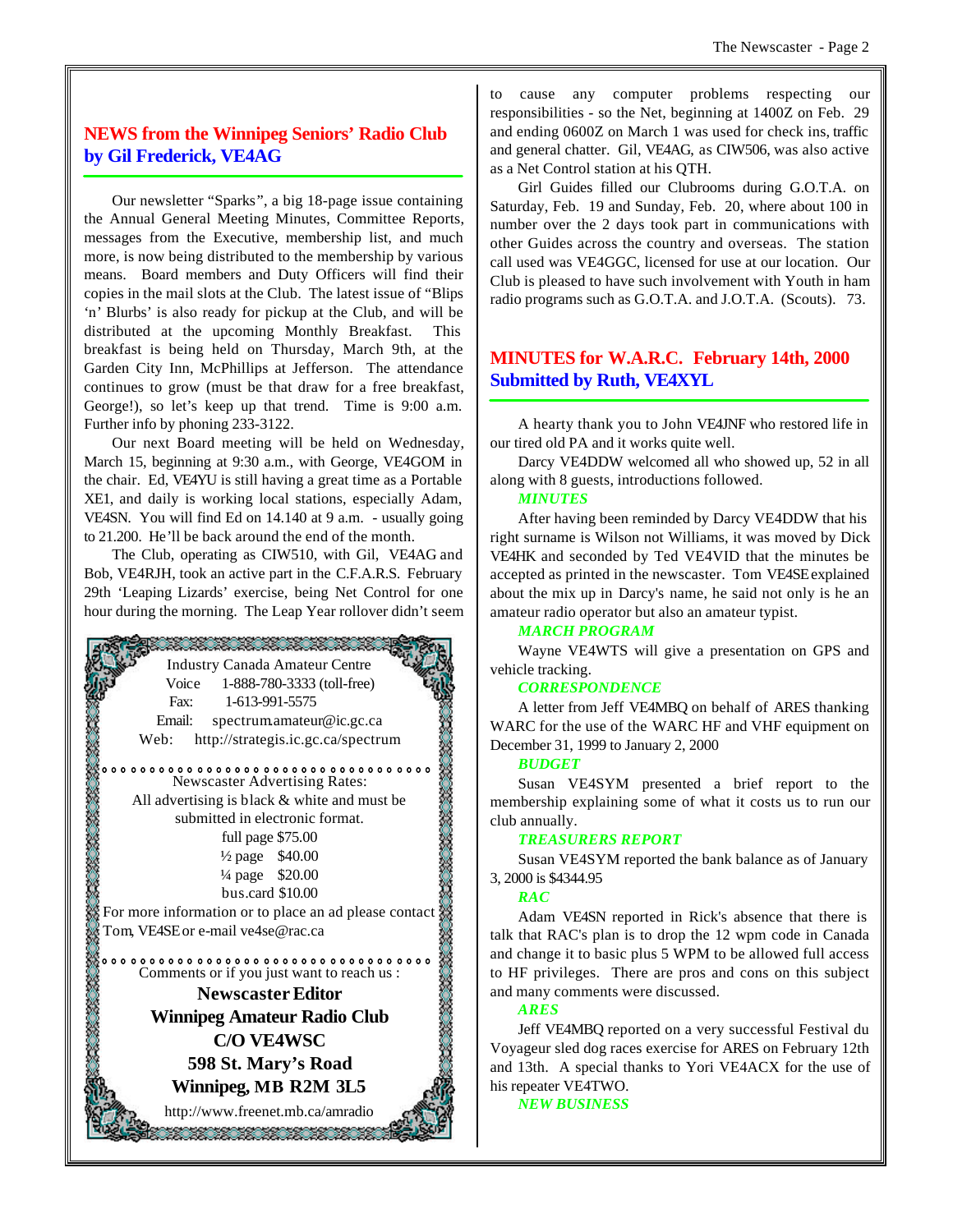Club Jackets, Darcy brought in various styles and materials and prices which were available to see and orders will be taken at our March meeting.

#### HELP MAYDAY SOS AU SECOUR PAN PAN

I need the members help for program suggestions. If you have ideas, a pet project or any thing that you think would make a good program please contact me. I would also need the name of the person who could put on the program. Give me the persons name and I will make the contacts and try to line up the program. All tipsters will remain anonymous. If you have a program you would like to put on please contact me. Tom VE4SE.

FIELD DAY This is on the agenda for the March meeting.

#### *VHF CONFERENCE*

Derek VE4HAY told the membership that a VHF conference will be held in Winnipeg this year on July 20-22 at the old Ramada Inn on Pembina Hwy. Barry Malowanchuk VE4MA is president and contact person for this event. Also the Pathfinders will hold a North America wide function at Lilac resort this summer. There will be more information at a later date.

INFORMATION. John VE4JNF told of a seminar on installing and operating Windows 2000 at the Crown Plaza Hotel on March 7th. Seminars are free but reservations are needed and can be obtained over the Internet at There are 2 seminars, one at 09:00 -12:30 and one at 12:30-21:00.

The meeting was adjourned at 20:25 followed by a coffee break.

A very interesting program on transmitter identification was presented by Witold Kinsner VE4WK followed by an informative question and answer period.

# **Hints & Kinks de Ralph, VE4RY**

As we become middle-aged hams, [if I remember right, hihi] one of the first things to go is our eyesight. I guess it comes from squinting at those dials, but it seems that far-sightedness is part of the deal. Repairing and building things gets mighty hard on the eyes.

While those large magnifying glasses on a spring-loaded, swinging cantilever contraptions [with a built-in lamp] look very impressive in the shop, you can set yourself up for close work on small projects for a mere fraction of the cost.

First, for less than ten bucks buy a small gooseneck lamp at a department store. Then, slip over to the surplus store, where for less than five bucks you can purchase a pair of non-prescription 3 or 4 diopter magnifying eyeglasses. Total cost: \$15 - tops!

I find this portable setup actually better that that big thing on my workbench, and it is far less cumbersome and has the bonus of giving some eye protection.

## **Contest Calendar**

## *March*

| 05-07     | 1600-2359     | <b>CW CZEBRIS Contest</b>             |
|-----------|---------------|---------------------------------------|
| 06-07     | 0000-2400     | <b>SSB ARRL DX Contest</b>            |
| 06-07     | 2200-0159     | RTTY Open Ukraine                     |
| 09-10     | 1700-1700     | CW/SSB CLARA & Family HF              |
| 13-14     | 0000-2400     | <b>CW/SSB World Wide Locator Cnst</b> |
| 13-14     | 1200-1200     | <b>CW Commonwealth Contest</b>        |
| 13-15     | 1400-0600     | <b>SSB QCWA QSO Party</b>             |
| $13 - 14$ | Periods       | SSB DIG QSO Party                     |
| 14        | 0700-1100     | <b>SSB UBA Spring Contest</b>         |
| 14        | 1800-2200     | <b>RTTY High Speed Sprint</b>         |
| 14-15     | 1800-0100     | CW/SSB Wisconsin QSO Party            |
| 20-21     | 0000-2400     | SSB YL-ISSB QSO Party                 |
| 20-21     | $0001 - 2400$ | CW/SSB Bermuda WorldWide              |
| 20-22     | 2 periods     | CW/SSB Virginia QSO Party             |
| 20-22     | 0200-0200     | <b>RTTY BARTG Spring RTTY</b>         |
| 20-21     | 1200-1200     | <b>CW/SSB Russian DX Contest</b>      |
| 20-21     | 1200-1200     | <b>SSTV DARC HF SSTV Contest</b>      |
| 20-21     | 0000-2400     | CW/SSB Alaska QSO Party               |
| 20        | 4 hours       | <b>CW/SSB Somerset Homebrew</b>       |
| 27-28     | $0000 - 2400$ | <b>SSB CO WW WPX</b>                  |
|           |               |                                       |

# *April*

| $01-02$   | 1300-1300 | <b>CW/SSB YLRC Elettra Marconi</b>     |
|-----------|-----------|----------------------------------------|
| 01-02     | 1500-1500 | <b>CW/SSB SP DX Contest</b>            |
| 01-02     | 1600-1600 | <b>RTTY EA RTTY Contest</b>            |
| 06-08     | 1400-0200 | CW DX YL to NA YL Contest              |
| 07-09     | 2300-2300 | CW Japan Int'l DX, High Bands          |
| 08-09     | 1800-1800 | CW/SSB King of Spain Contest           |
| 08-09     | Periods   | CW DIG QSO Party                       |
| 09        | 0700-1100 | <b>CW UBA Spring Contest</b>           |
| 15        | 0000-2400 | <b>CW/SSB Australian Post Code Con</b> |
| 15        | 0500-0859 | CW/SSB ES Open Championship            |
| $15 - 17$ | 2 periods | CW/SSB Michigan QSO Party              |
| $15-16$   | 1200-1200 | <b>CW/SSB YU DX Contest</b>            |
| $15-16$   | Periods   | <b>AMTOR SARTG WW Amtor</b>            |
| 15        | 1500-1859 | <b>SSB EU SPRINT Spring</b>            |
| $15-16$   | 1800-1800 | <b>CW/SSB Holyland DX Contest</b>      |
| 20-22     | 1400-0200 | <b>SSB DX YL</b> to NA YL Contest      |
| 21-22     | 2200-0200 | CW Good Friday CW Sprint               |
| 22-23     | 1200-1200 | <b>RTTY SP DX RTTY Contest</b>         |
| 22        | 1600-2400 | CW QRP to the Field                    |
| 24        | 1500-2000 | CW Low Power Spring Sprint             |
| 29-30     | 1300-1300 | <b>SSB/CW Helvetia Contest</b>         |
| 29-30     | 2 periods | <b>SSB/CW Florida QSO Party</b>        |
| 29-30     | 1700-1659 | CW/SSB Nebraska QSO Party              |
| 29-30     | 1800-1800 | <b>SSB/CW Ontario QSO Party</b>        |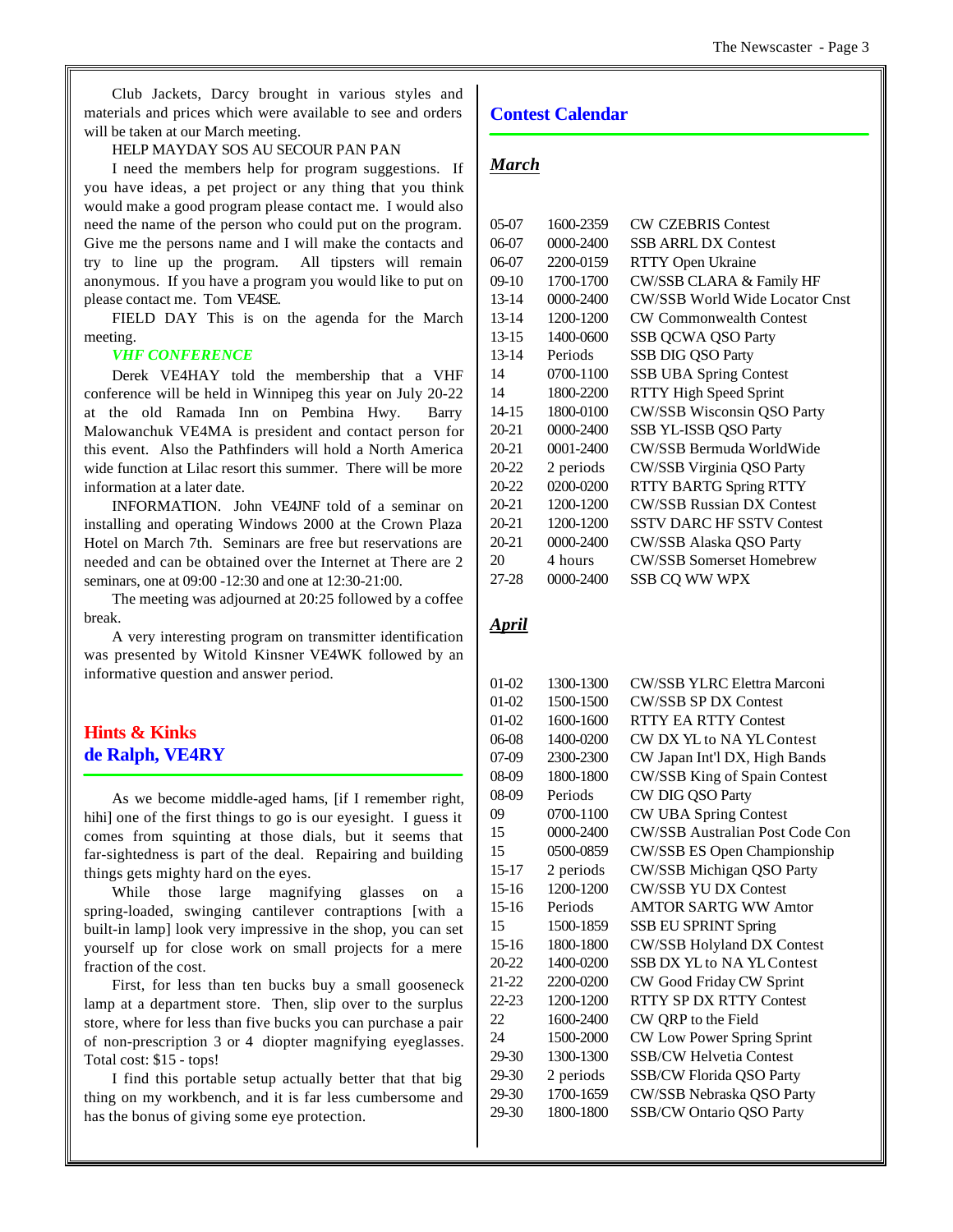# **Winnipeg ARES Report by Jeff, VE4MBQ - Winnipeg EC**

Our operation for 2000 Festival du Voyager Sled Dog Races went very well. This was our fourth year covering the event - the organizers are still most impressed with what we can do for them! The weather was much colder than previous years but all of our members were "dressed to survive". Thanks to our 21 volunteer operators:

VE4s ACX, AJR, AND, EH, GWB, GWN, HAY, HAZ, KAZ, KU, MAB, MBQ, MGR, RCJ, SE, SYM, TRO, WF, WTS, XM, XYL

Special thanks to: Yori VE4ACX for use of VE4TWO repeater Brad VE4XM for bringing out his snowmobile Richard VE4KAZ for use of telescoping mast Richard Andrich and staff of the Forks Market for their help with Net Control location.

Our February meeting featured a thought-provoking presentation by Don Mackinnon VE4DJM on Future Directions for ARES in Manitoba. We welcome Ian Clark VE4CLK to the membership. Ian and Richard VE4KAZ are working on a new web-site for Winnipeg ARES. Thanks to Maiko VE4KLM for hosting our web-site until now!

The next monthly meeting is Tuesday 21MAR00 1900h at Sir WmStephenson Library 765 Keewatin St. INSP Bruce Foster from WPS will be giving us a presentation on WPS Disaster Team.

# **UMARS disappearing ??**

Just received news that the UMARS station was shut down tonight (March 1st). A couple of hams are currently scrambling to try to revive it as I type. So if you are a current student at the U of M or an alumni for the school and want to make sure the station is kept going, please get in touch with UMSU and ask how you can join the club and help out. Without your support the station will fold. Time is quickly running out.

# *Parkside Appliance & Electronics*



**Sales & Service of Computers & Software Home repairs offered**

**John, VE4JNF**

**386 Belvidere Street 885-9278 www.escape.ca/~ve4jnf ve4jnf@escape.ca**

# **Radio Amateurs of Canada by Derek, VE4HAY**

Now that we will not longer have to summit monies to the government on an annual basis for our operators license. Just what are you going to do with all that loot. Please seriously consider joining Radio Amateurs Of Canada (RAC). This is your national group, and they need your support now more than ever before. For some reason only about 13% of current licensed amateurs are members of RAC. And with the World Radio Conference (WRC) happening in May this year. Your interests need to be expressed. Unfortunately, without support from the amateur community, this will never happen.

What else does RAC provide, How about a great magazine, published 6 times a year. Feature articles in the current issue are:

Defending our Frequencies International Amateur Radio Union (IARU) VK9RS - Rowley Shoals Dxpedition Central States VHF Conference Technical Articles are: G5RV antenna LF beacon on 136.745 kHz APRS Regular Columns and Department articles: 6 Metres and Down 29 MHz and up On the Bench - Tips for the shack CQ DX, CQ DX **OUA** YL News and Views **Crosswaves** Public Service/ ARES Contest Scene & calendar Section News Feedback Silent Keys Coming events/hamfests

And this doesn't even cover the advertisements of current and new Amateur Radio equipment, accessories and dealers.

The magazine itself is worth the membership, But RAC can offer so much more. The Incoming and outgoing QSL Bureau System. The Field Services, (NTS and ARES), Web site of information, CEPT permits, and so much more. Just talk to the RAC Regional Director, Rick , VE4OV or the Assistant Director Adam, VE4SN. They will be able to show you how great RAC is.

So please consider sending your normal annual license fee to RAC instead of spending it foolishly on a new log book or something of the such.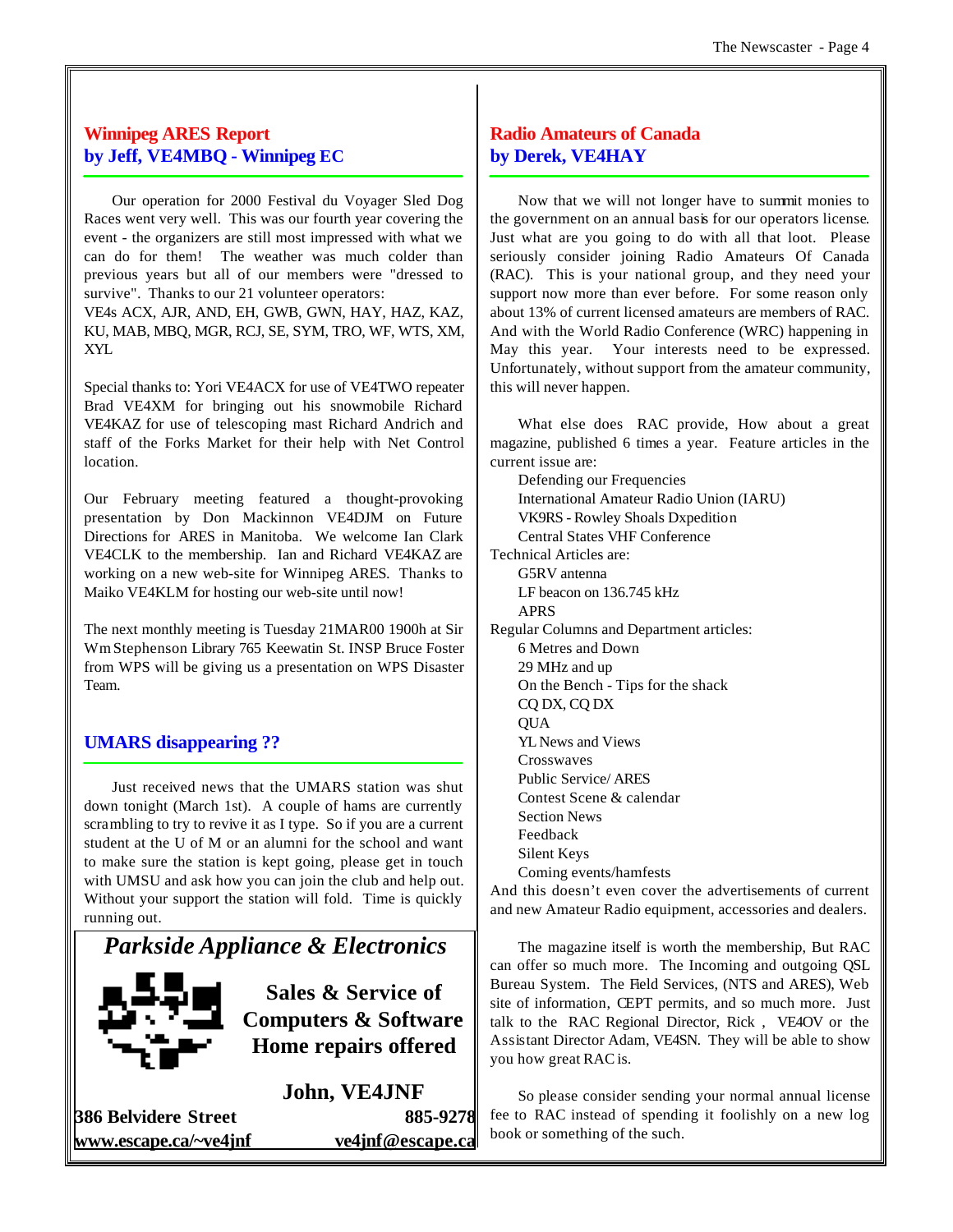### **Defense of Amateur Radio Fund**

Even if you do not want to join RAC for some reason please consider sending money to the Defense of Amateur Radio Fund (DARF). This fund was established in the early 90's by CRRL to provide financial support for research and to defray travel expenses of a delegate to the WRC to defend the Amateur Radio Bands. The trust is entirely separate from RAC and can not be used by RAC. Currently the is only about \$7500. in the fund and this is not enough to send our delegate to the WRC in Istanbul, Turkey this coming May.

Donations may be made by cheque only to: Defense of Amateur Radio Fund Suite 217 - 720 Belfast Road Ottawa ON K1G 0Z5

## **RAC Bulletins**

**http://www.rac.ca/~racnews/othernotices/racbulle mail.htm**

#### *RAC Bulletin 00-013E*

RAC to ask Industry Canada to drop 12 wpm Morse requirement.

The Board of Directors of RAC has voted unanimously in favour of a motion to approach Industry Canada with a proposal to drop the requirement for a 12 words per minute Morse code test in Canada. Following the lead of the recent FCC decision in the US, as well as in some European countries, RAC proposes that Canadian amateurs who have passed a 5 wpm Morse code test as well as the necessary written examination, be allowed full access to the HF bands. A formal proposal will be submitted to Industry Canada in the near future.

# **Hints & Kinks de Ralph, VE4RY**

Many of us save used Popsicle sticks for spreading glue on small items, and other craft uses. They are quite handy as they are, but try this simple modification.

Every ham should own a pair of diagonal cutters, and by using them to cut off the rounded end of the wooden sticks, the end becomes a straight edge. This gives a lot more contact area, and the sticks work much better, especially when mixing epoxy glue. The cutters leave a real clean edge on the wood.

This is just another way of explaining to the wife why you need all those tools, hi hi.

# **Central States VHF Society Conference By Barry, VE4MA**

This year the 34th Annual Central States VHF Society Conference will be held in Winnipeg, Manitoba Canada from July 20 through July 22, 2000. This is the first ever CSVHF conference to be held outside the USA, and the conference team is working hard to make the Millennium edition something special. The conference will be held at the Canad Inn Ft. Garry, conveniently located in the south central part of Winnipeg.

Barry Malowanchuk VE4MA is in charge of the technical program and the proceedings. If you are interested in presenting a talk, please contact him as soon as possible by Email - ve4ma@csvhfs.org by phone at 204-254-4178

The speakers and topics confirmed thus far are: KB0HH "Tower Construction" K6MIO "Solar Physics & VHF Propagation" N6TX "Practical SETI Installations" VE7BQH "2m EME" W3EP "Aurora Propagation" W0PHD "Narrow Band Data on Weak Signal VHF/UHF"

W0UC "How to Be Competitive in VHF/ UHF Contests" W3EP "Tropospheric Propagation Prediction" W5IU "Update on New Satellites" W5LUA "Receiver Dynamic Range" WA5TKU "Power/ VSWR Measurement Methods for HF/VHF/UHF" W5UC "High Speed Meteor Scatter" WA8WZG "Practical Tower, Antenna & Cable Installations" W9FZ "Roving, A New Experience Every Time!"

Membership in the CSVHFS is only US\$5.00 per year. the cost of the conference is still being determined and will be posted as we get closer to the date. please keep this on your calendar.

# **Amateur License Renewals Telephone Conversation with Industry Canada**

If you're checking the daily mail for your Amateur Radio Operator License renewal, you can stop now. I just got off the phone with an Industry Canada official who said that the requirements to annually renew the operators license has been abolished. When asked for this in writing, I was told that it will be published in the Canada Gazette on March 15th, 2000. So look for it there.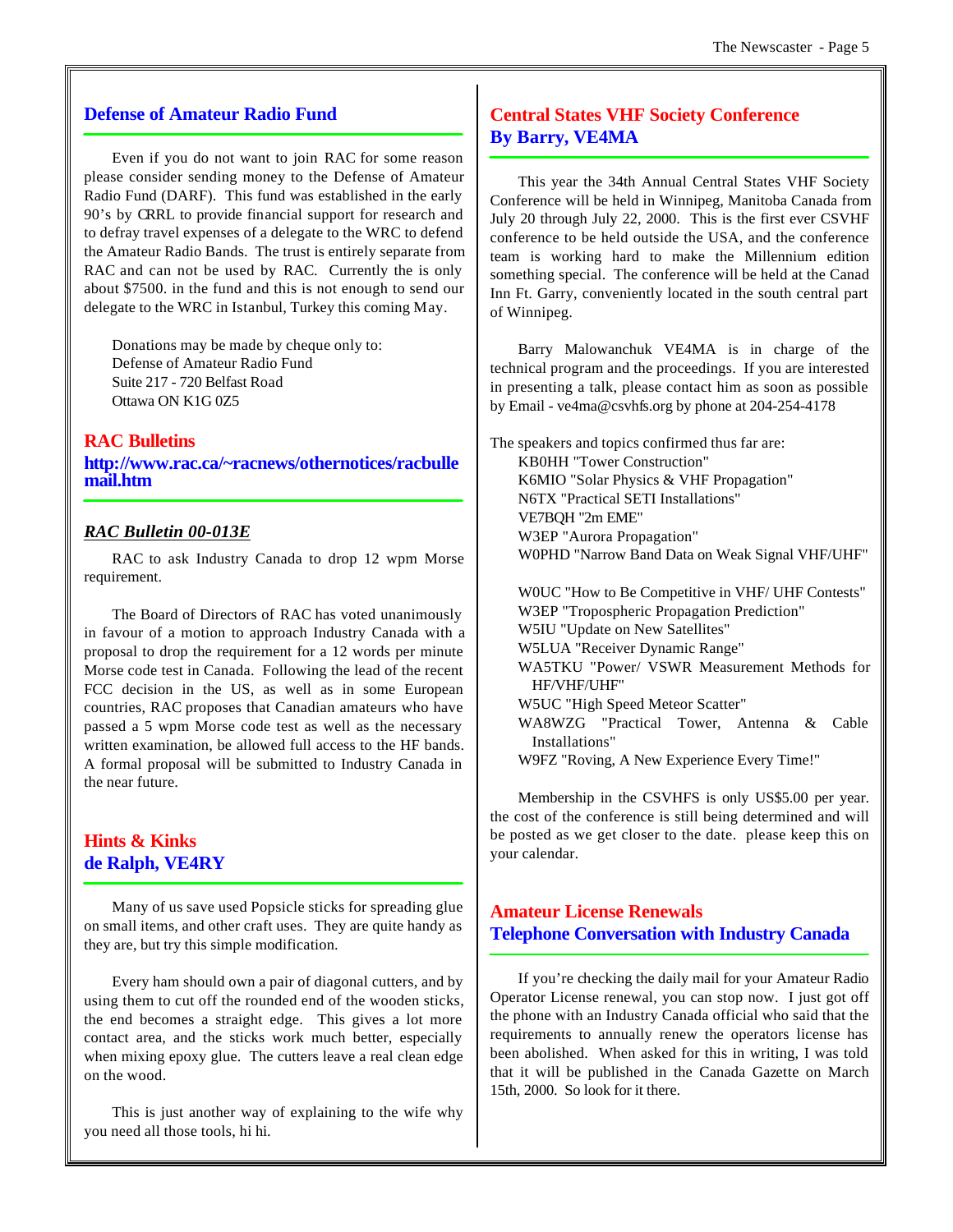#### **Amateur Radio news**

#### *Several New Amateur Satellites Launched*

Several new Amateur Radio satellites were launched at 0403 UTC on 27 Jan 2000, using an experimental launcher - an old Minuteman missile converted for use as a satellite launcher.

#### *WORLD QRP DAY (17th June 2000)*

At the last IARU Region 3 Conference in Beijing it was agreed to promote QRP activities, and organize a QRP day on the 17th June each year.

#### *Cross border agreement on 220-222MHz now public.*

Industry Canada has just released the new Canada/US cross border agreement for 220 to 222 MHz. It is a 27 page document in pdf format

Any questions should be sent to , the chair of the RAC VHF/UHF band planning committee. Graham and his committee will be reviewing the document and translating it into proposed revisions to the RAC 220 MHz band plan.

The agreement can be found on the IC web site at http://strategis.ic.gc.ca/SSG/sf02068e.html?he=y

It is entitled - Interim Sharing Arrangement Between the Canadian Department of Industry, the National Telecommunications and Information Administration, and the Federal Communications Commission Concerning the Use of the Band 220 to 222 MHz along the United States-Canada Border.

#### *Australian hams lose 2302 - 2400 MHz*

The Australian Communications Authority (ACA) has withdrawn amateur access to the 2302 - 2400 MHz band.

The ACA announced on Thursday evening (post-1700 AEDT) on its website that the Amateur Licence Information Paper has been updated "to reflect recent amendments" to the Licence Conditions. The key item of interest is the withdrawal of 2302 - 2400 MHz, which "has been designated, by the Minister for Communications . . . to be allocated by issuing spectrum licenses."

Also, 3.425 - 3.4425 GHz and 3.475 - 3.4925 GHz have been withdrawn in "certain parts of Australia" and are in the process of being declared by the Minister "for re-allocation by issuing spectrum licenses." The regions affected are geographically confined to 12 areas covering the environs of the State and Territory capitals (NT excluded) and major regional areas (eg. Albury, Townsville, Cairns etc).

#### *VK CONSIDERING 5 WPM MORSE*

Australia could be the next nation to lower the maximum Morse code speed to 5 words per minute. The Wireless Institute of Australia has been actively considering this issue for the past six weeks. It is likely to be discussing the matter in detail next month with the Australian Communications Authority. That's Australia's version of the US FCC.

Here is where the 5 word per minute issue stands. The seven state based Divisions of the WIA, which form the policymaking WIA Federal Council are about to vote on a new policy. Four WIA Divisions have already declared "in favor" while only two are undecided. Only four are needed to pass. The Wireless Institute of Australia also expects the general issue of Morse code license requirements to be debated at the International Amateur Radio Union Region 3 conference later this year. (Amateur Radio Newsline courtesy WIA)

#### *70cm Synthetic Aperture Radar still a threat*

During the week of January 24th to 28th 2000, Ken Pulfer VE3PU representing the International Amateur Radio Union (IARU), and Walt Ireland WB7CSL, representing the ARRL attended meetings of the International Telecommunications Union (ITU) at Orlando in Florida to defend the 430 to 450 MHz band against a proposed allocation for Spaceborne Synthetic Aperture Radar (SAR).

A Synthetic Aperture Radar carried on a satellite bounces echoes off the earth to produce terrain maps useful in monitoring environmental problems. Most such radars operate in the 1200 MHz and the 5000 MHz frequency range, but there is a unique requirement for a new radar operating around 450 MHz. Radars at frequencies between 420 and 470 MHz can penetrate the forest canopy and return echoes from about a metre below the surface of the earth. They can therefore provide information about the soil moisture, and general health of tropical forests.

Many countries, including several European countries and the USA have an interest in building and flying a 430 MHz SAR, but at present there is no international frequency allocation for such a purpose.

Spaceborne SARs may use transmitter powers in the kilowatt range, and have antenna gains of about 30 dB, since they must hit the ground with a strong enough signal to produce an echo detectable back at the satellite.

Ever since WRC 95, there have been proposals for a spaceborne radar allocation around 430 MHz, but the allocation has been opposed by the IARU because of possible interference to amateur radio, and by the US military, because they operate ground based radars in the same frequency range. The SAR proponents have the environmental movement and many third world countries on their side.

Since WRC 97, VE3PU has been attending ITU study group meetings and presenting arguments showing that existing SAR designs, if flown, would cause severe interference to amateur radio, and in particular to Moon bounce and satellite operations.

We can expect that this issue may surface again at WRC 2000, and at WRC 2003, so that continued vigilance is required.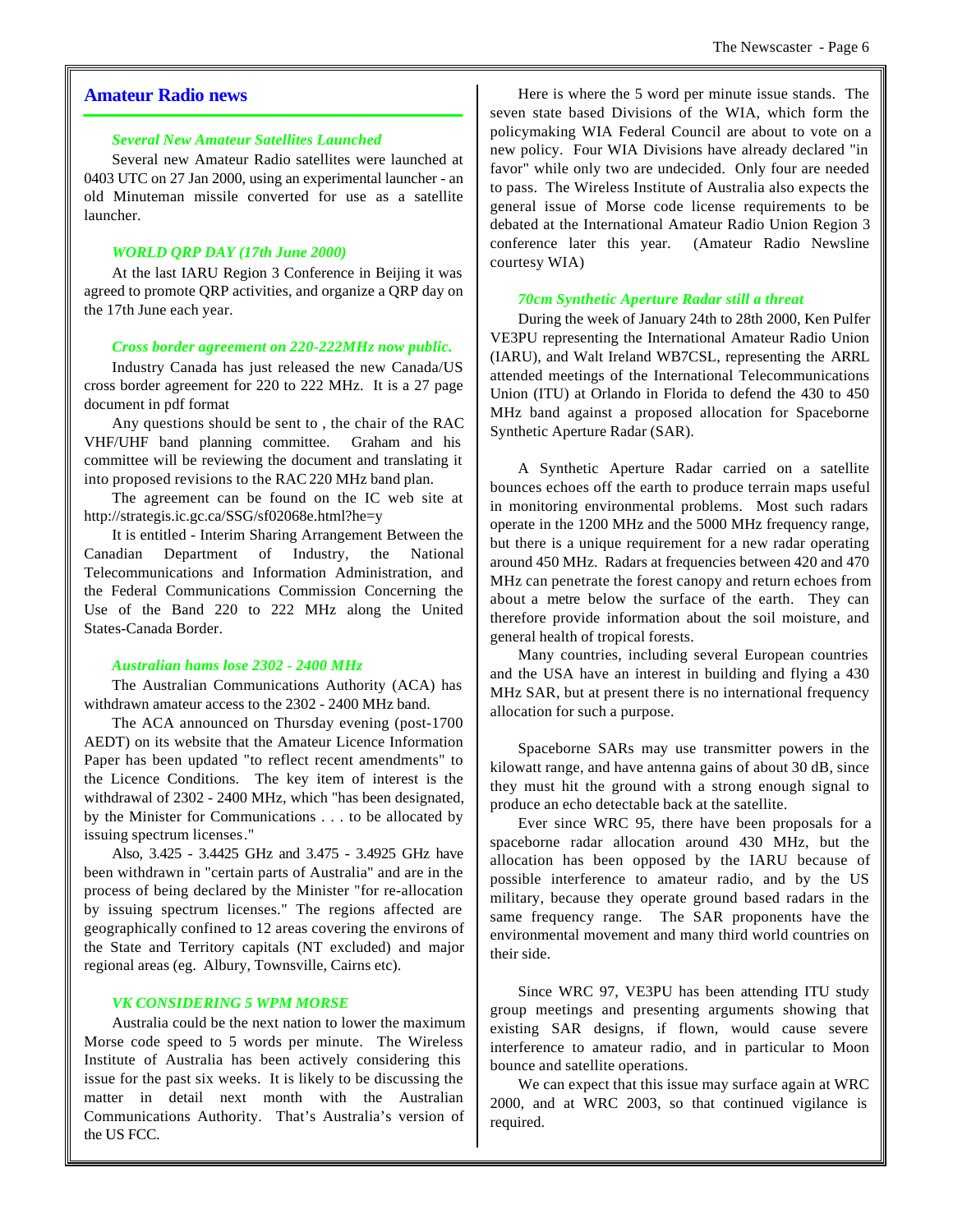# **Editor Ramblings By Derek, VE4HAY**

Well, it finally happened. I have run out of articles, and I have resorted to showing pictures of my family. I told you this would happen if I did not have a supply of articles ready to go. Okay, so the pictures are amateur related. They are on Guides On The Air (GOTA), which I wrote about last month.

As you can see from this months newsletter it is only 8 sides. 2 sides short of what I normally produce. Also you will see that I had to resort to a lot of news feeds and web content to get the short notices that I did find. This newsletter could have easily been on 4 sides, if I had not taken a day off work to watch my kids and scour the net for something.

So what's my point. I NEED YOUR ARTICLES !! Please send anything that is amateur radio related to ve4hay@rac.ca. I can read most word processor formats.

What else is happening. if anyone knows of any events that are coming up please let me know so I can put them in the newsletter and on the front page calendar listing.

Yippee!! no more license fees. Is this a good thing or not. Only time will tell. My only concern is that Industry Canada will just push amateur radio to the back burner, and



he hobby will fall into the GRS type of environment. Lets hope it doesn't. That is why my annual membership fee was sent to RAC to renew my membership. I have been a member ever since I was a licensed Amateur. I thank my Elmers for lending me their CARF magazines and suggesting I join. Speaking of which, if you just read and throw away your copy of TCA. Please bring to the news meeting and give it

to a non RAC member. Maybe then they will see the benefit of joining. If you feel you don't like to be pushed about RAC issues, Then send me an article to fill the space. 73

# **Guides On the Air (GOTA) Feb 19-20,2000 By Derek, VE4HAY**

The Canadian Girl Guides were on the air at VE4GGC (a.k.a. VE4WSC). In total they had about 100 girls through there. And from what I could tell everyone had a great time. I personally want to thank everyone who helped out. I know a lot of people were involved in the planning and the execution of the event. I would personally like to thank Roy, VE4ROY for keeping the license going and for taking the time to talk to the girls. When I read about GOTA in the last issue of TCA, I contacted Roy and Adam VE4SN, and asked how I could get my girls troop out to the event. Roy gladly said to send then on down, and was he in for a surprise when 24+ girls descended on the clubhouse. Here are a few of the picture that were



taken.

Brittney Hay chatting with Ollie from VE3

Austin Hay talking up a storm. She did not want to get off the air and let others on.





Jim, VE4MT giving some helpful last minute instructions to Brittney Hay before she starts her QSO.